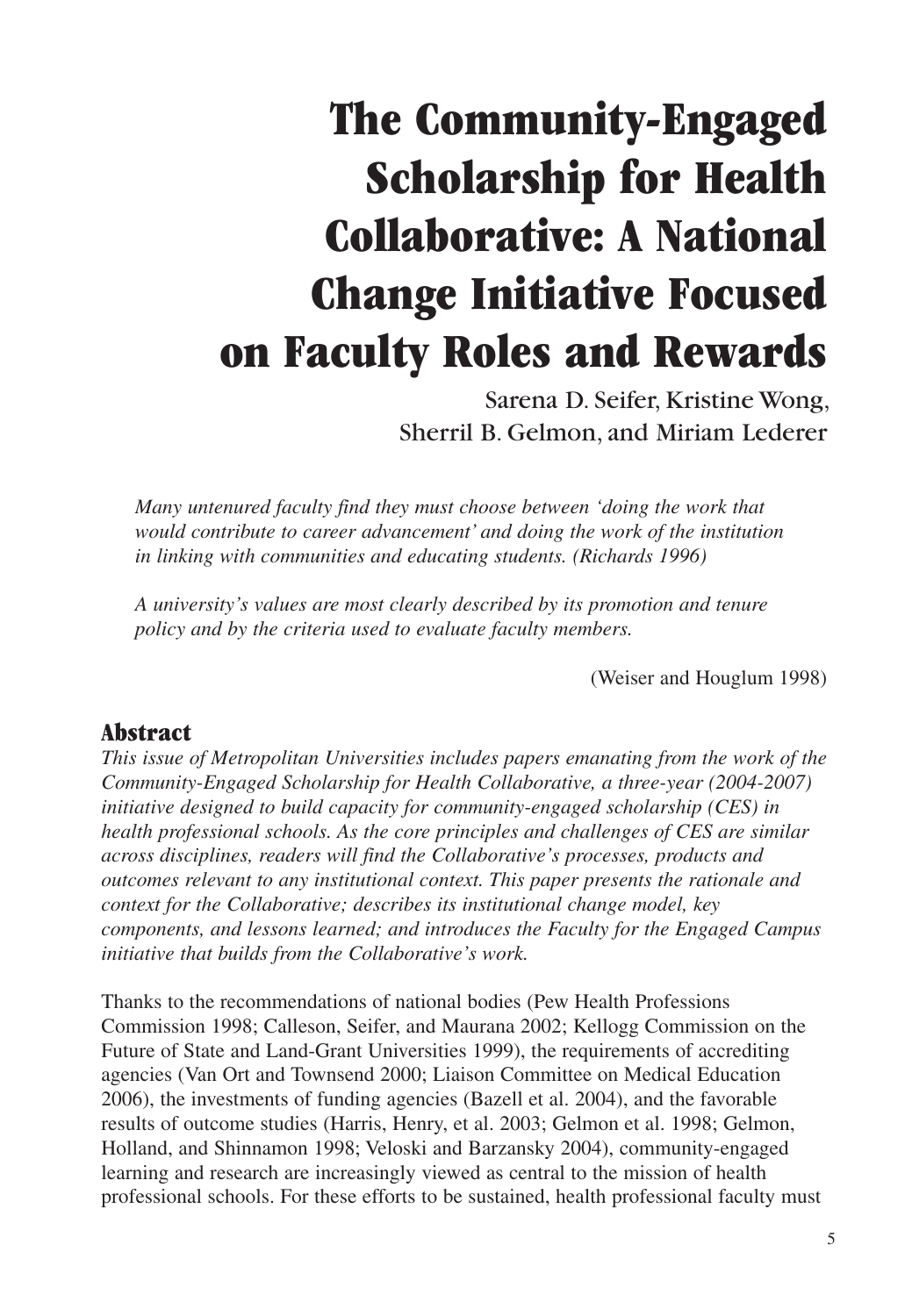be provided with infrastructure support, faculty development opportunities, and formal recognition of its value (Reid, Stritter, and Arndt 1997). However, a troubling issue has been evident for years now in many schools: faculty roles are changing, but the faculty promotion and tenure system has not kept pace. For a number of reasons, promotion and tenure issues are a significant barrier to the full range of community-engaged scholarship (CES) in which faculty link their research, teaching, and service with communities (Bialek 2000; Nyden 2003; Institute of Medicine 1995; Gelmon and Agre-Kippenhan 2002; Seifer 2003; Huber 1999).

First, there is the tendency of colleagues to classify work in the community as "service" simply because of its venue, rather than looking at the many other factors that might qualify the work as "scholarship." Second, the standard metrics for judging the quality and productivity of scholarship are not fully applicable to CES. For example, a minimum number of first-authored peer-reviewed journal articles is a requirement for promotion and tenure in many health professional schools (Zyzanski et al. 1996), while the timeframe and interdisciplinary nature of community partnerships can make achieving this difficult. In the research-dominant culture of many health professional schools, quality and productivity are often measured by the amount of grant funding raised, with a higher priority placed on grants that pay the institution's full federally negotiated indirect cost rate (Atasoylu et al. 2003). Finally, with no accepted method of peer reviewing the alternative means of dissemination that are common in CES (e.g., partnership process tools, training manuals, curricula), these products are not given sufficient credit and credibility in the faculty review process (Hafler and Lovejoy 2000; Popovich and Abel 2002; O'Meara In press).

These issues are not unique to the health professions and can be understood in the broader context of higher education. In 1987, The Carnegie Foundation for the Advancement of Teaching commissioned a report to examine the meaning of scholarship in higher education. *Scholarship Reconsidered*, authored by the late Ernest Boyer (1990), assessed the functions that faculty perform and how these functions relate to both the faculty reward system and the mission of higher education (Boyer 1990). In his landmark report, Boyer challenged higher education to embrace the full scope of academic work, moving beyond an exclusive focus on traditional and narrowly defined research as the only legitimate avenue to further knowledge. He proposed four interrelated dimensions of scholarship: teaching, discovery, integration and application. These four categories, Boyer posited, interact to form a unified definition of scholarship that is rich, deep and broad, and applied in practical ways. Subsequently, Boyer further expanded his definition to include a fifth *scholarship of engagement* which regards those activities within any of the four scholarships which connect the academic with people and places outside the campus and which ultimately direct the work of the academy "toward larger, more humane ends" (Boyer 1996).

The Carnegie Foundation next charged Charles Glassick and his colleagues to determine the criteria used to evaluate scholarly work (Glassick, Huber, and Maeroff 1997). In order to move beyond basic research and peer-reviewed journal publication as the primary criteria for academic reward and promotion, Glassick proposed the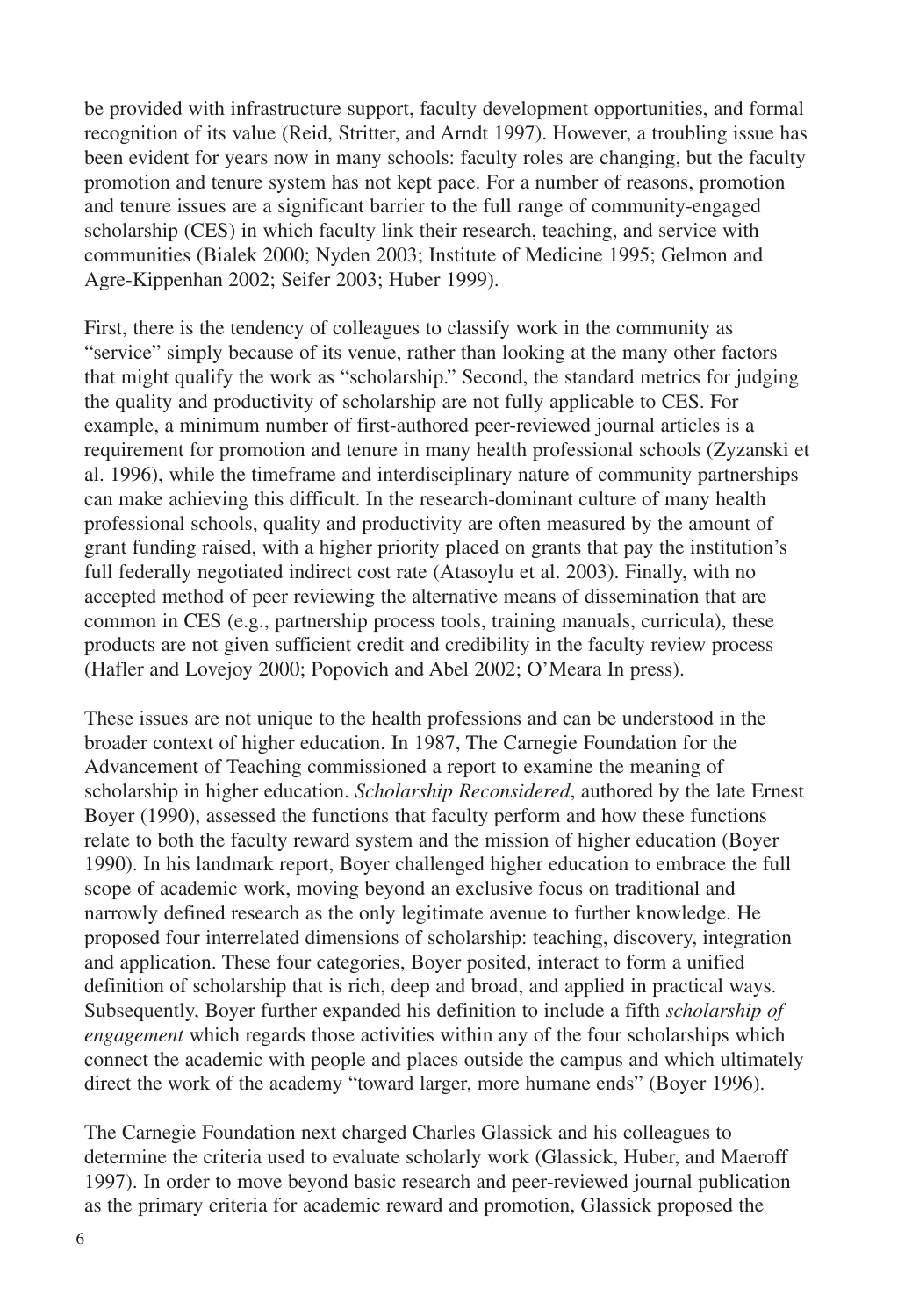following standards of excellence in scholarship: scholars must have clear goals, be adequately prepared, use appropriate methods, achieve outstanding results, communicate effectively, and then reflectively critique their work.

As a result of Boyer's and Glassick's work, faculty roles and rewards surfaced as a major issue in higher education during the 1990s, and a number of national initiatives were undertaken to foster change in faculty scholarship, roles, and rewards in undergraduate education (www.scholarshipofengagement.org) (Lynton 1995; Driscoll and Lynton 1999; Rice 2003; Diamond and Adam 1995). The response of the health professions has been less immediate than in other parts of higher education. The view that the scholarship of discovery is more valuable to the institution's mission than other forms of scholarship still exists in many health professional schools. With the growing emphasis on community-engaged learning and research, however, a sense of urgency is building among health professional schools to broaden their concept of scholarship and how it is assessed (American Association of Colleges of Nursing 1999; Shapiro and Coleman 2000; Aday and Quill 2000; Institute of Medicine 2002a, 2002b; Smith et al. 2005).

Despite supportive national efforts and the published experiences of a few individual institutions, little guidance is available to institutions on how to implement and sustain change in their definition of scholarship and their review, promotion, and tenure (RPT) policies and practices (Nieman et al. 1997; Hafler and Lovejoy 2000; Simpson et al. 2000; Schweitzer 2000). The Community-Engaged Scholarship for Health Collaborative was designed to accelerate change.

# **The Community-Engaged Scholarship for Health Collaborative**

Community-Campus Partnerships for Health (CCPH) is a national nonprofit organization that promotes health (broadly defined) through partnerships between communities and higher educational institutions. From CCPH's inception in 1997, health professional faculty members of CCPH have consistently maintained that the faculty review, promotion, and tenure system is a significant barrier to their sustained involvement in community-based teaching, research, and service. After commissioning papers (Maurana et al. 2000) and sponsoring conference sessions to better understand the issue and possible solutions, CCPH convened the Commission on Community-Engaged Scholarship in the Health Professions in 2003 to provide national leadership for change. The W.K. Kellogg Foundation-funded Commission, comprised of leaders from inside and outside of academe, issued a landmark report, "Linking Scholarship and Communities," that called upon health professional schools and their national associations to align their faculty review, promotion, and tenure systems with CES and offered practical strategies for change (Commission on Community-Engaged Scholarship in the Health Professions 2005).

CCPH subsequently sought and received funding from the Fund for the Improvement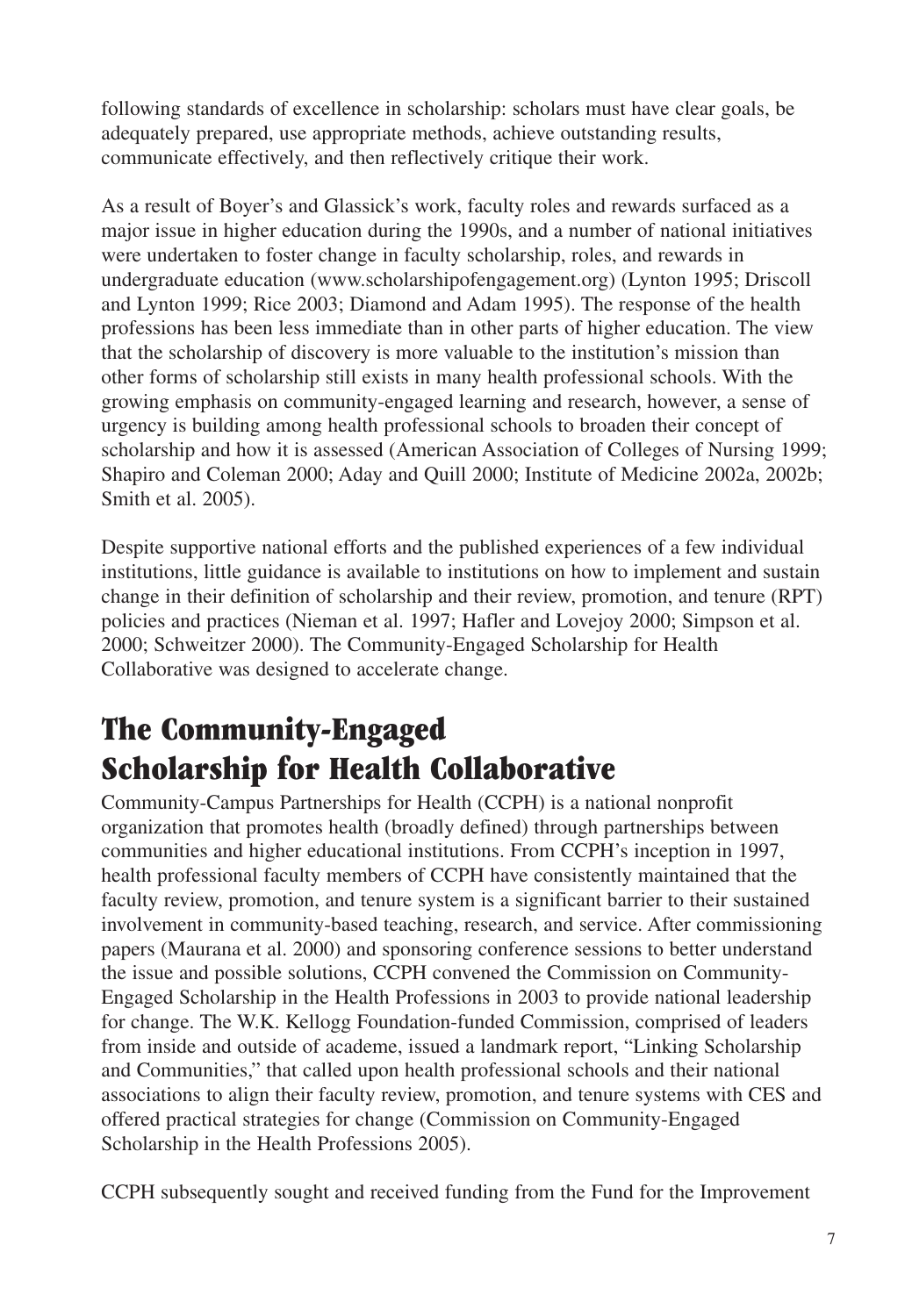of Postsecondary Education (FIPSE) for a three-year initiative designed to implement the Commission's recommendations, demonstrate institutional change in a group of health professional schools, and disseminate promising approaches that could be used by other schools across the country. The initiative, known as the Community-Engaged Scholarship for Health Collaborative, aimed to increase capacity for CES in health professional schools with an explicit focus on aligning school's review, promotion and tenure policies and practices with the recognition and reward of CES. The health professional schools that comprised the Collaborative—Auburn University Harrison School of Pharmacy, Case Western University School of Nursing, Indiana University School of Dentistry, Loma Linda University School of Public Health, University of Cincinnati College of Allied Health Sciences, University of Colorado at Denver Health Sciences Center School of Pharmacy, University of Minnesota Academic Health Center and University of North Carolina School of Dentistry—each identified review, promotion, and tenure (RPT) issues as major impediments to sustained faculty involvement in CES.

The design of the Collaborative followed evidence-based best practices for multiinstitutional change efforts in higher education as identified by FIPSE and others (Gelmon, Holland, and Shinnamon 1998; Bland et al. 2000; Diamond and Adam 1993; Thomas 1999; Smith 2002). These best practices include:

- *Commitment and participation from institutional leaders and other key stakeholders:* Each participating school was expected to demonstrate commitment and participation of the dean, the provost, and a team of key administrators, faculty, and partners.
- *A neutral convening body:* Community-Campus Partnerships for Health is wellregarded for its abilities as a neutral convener and facilitator of change efforts in health professional education.
- *Funding to support the collaborative process:* FIPSE funding was used to build capacity for CES by supporting the collaborative process through annual meetings, training and technical assistance, and ongoing staff support.
- *Effective communication structures and systems:* These included teleconferences, electronic discussion groups, two cross-Collaborative workgroups, and a Web site.
- *Mechanisms for measuring success:* The evaluation plan measured success at the level of each participating school and at the level of the Collaborative.

We also deliberately guarded against the "not invented here phenomenon" in which schools are resistant to adopting innovations developed elsewhere by choosing a diverse group of respected schools across a range of health professions.

### **A Focus on Institutional Change**

The Collaborative was, at its core, about changing institutional culture and incentives in order to recognize and reward CES. Leading complex institutions through the process of significant change is a difficult task (Kotter 1998). Higher educational institutions in particular have been noted to be resistant to change (Engelkemeyer 2003; Ramaley 2000, 2002). The change process undertaken by the schools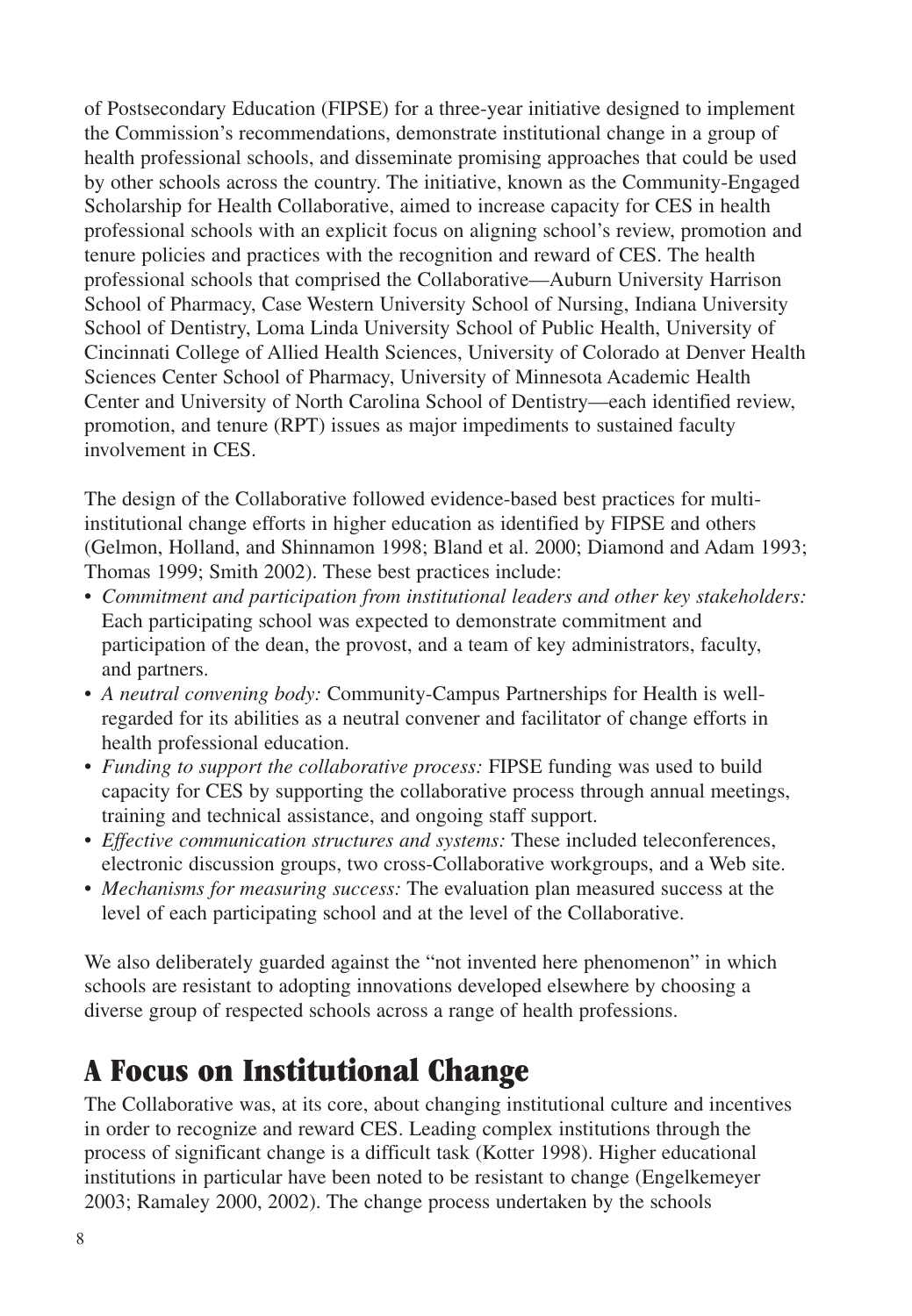participating in the Collaborative was informed by John Kotter's organizational change model (Kotter 1996). John Kotter, a distinguished professor of leadership at Harvard University, has articulated a set of principles for leading organizational change based upon his years of working with large companies, all of which are focused on the same goal: "to make fundamental changes in how business is conducted in order to help cope with a new, more challenging market environment" (Kotter 1996). This is the same goal articulated by many universities that are trying to make fundamental changes in how they recognize and reward faculty to help cope with the changing environment of community engagement in higher education. Kotter has observed that successful organizational change involves a change process that follows a series of steps over an extended period of time. These steps are summarized in Table 1.

#### **Table 1. Kotter Steps toward Organizational Change**

- 1. Create a sense of urgency.
- 2. Form a powerful guiding coalition.
- 3. Create a vision.
- 4. Communicate the vision.
- 5. Empower others to act on the vision.
- 6. Plan for and create short-term wins.
- 7. Consolidate improvements and produce still more change.
- 8. Institutionalize new approaches.

With no generally accepted theory or model of institutional change in higher education (Eckel 2002), we selected Kotter's model because it was widely accepted (Bencivenga 2002), formed the basis at the time of the American Association of Higher Education's emerging model of change in higher education, and has been successfully used to describe the change process at five medical schools that have broadened their definition of scholarship (Harris, DaRosa, et al. 2003).

The teams from each school convened for the first annual meeting of the Collaborative in February 2005. Such annual such meetings provide an opportunity for teams to learn from each other about accomplishments, challenges, and insights into how to overcome barriers, as well as to build collective knowledge and identify opportunities for immediate dissemination to the broader field of learning to date. Prior to each annual meeting, teams complete an assessment tool specifically designed to assess the capacity of their school and university for CES and to identify opportunities for action (Gelmon et al. 2004b). The tool built upon existing work, validated prior work (Furco and Billig 2002; Community-Campus Partnerships for Health 1999; Holland 2000), and captured the unique organizational and cultural characteristics of health professional schools. Each team's initial assessment served as baseline for annual reassessments, enabling teams to track their progress and focus their work while simultaneously enabling us to develop a longitudinal profile of each school's developing capacity for CES over the course of the project.

The substantive work of the teams toward achieving the project's goals and objectives took place on campus. This is where "the rubber hits the road" of Kotter's change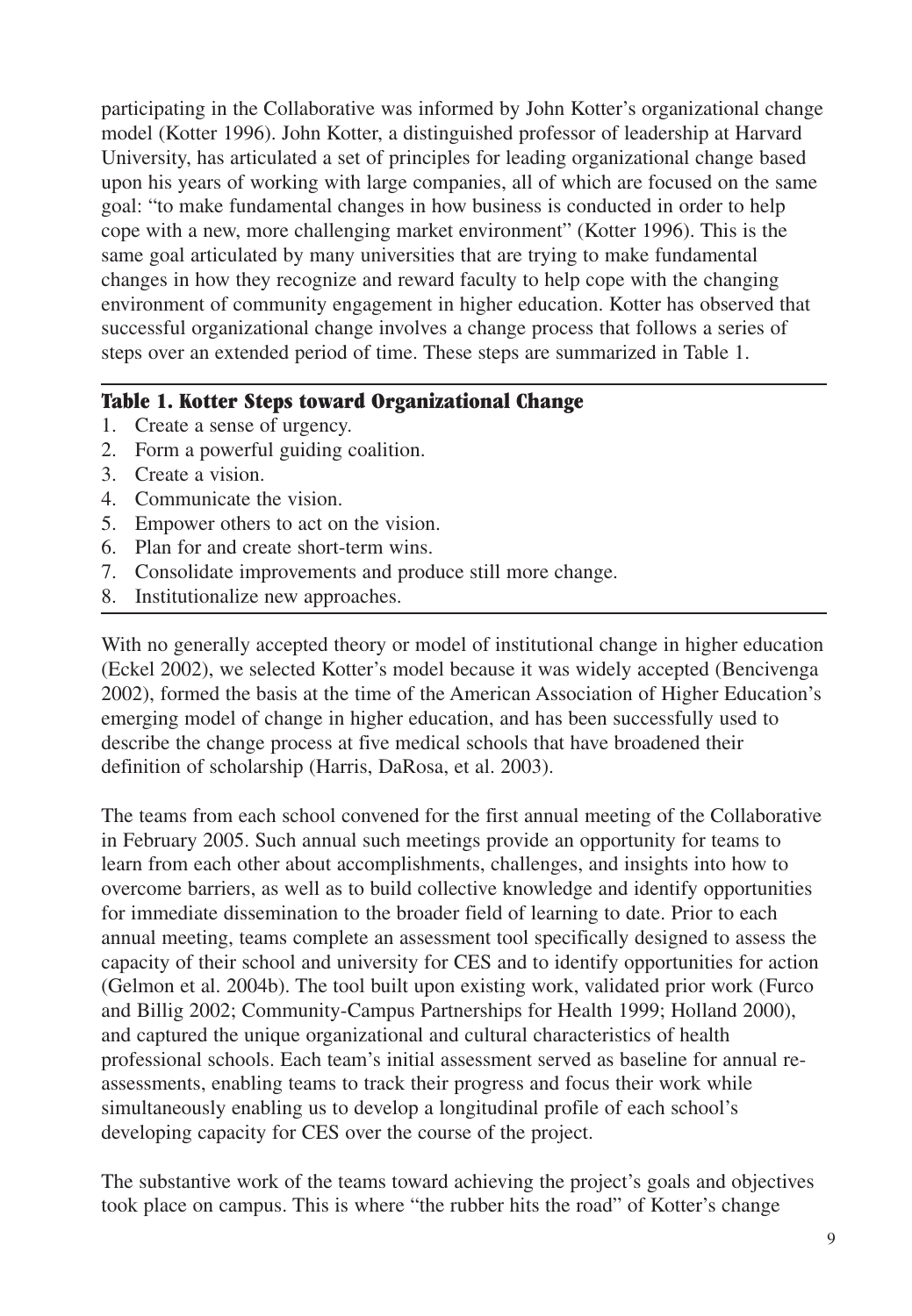model, as we illustrate for each of the eight essential steps to achieve sustained organizational change, below:

- 1. *Establish a need for change and a sense of urgency.* A compelling need and sense of urgency helps to catapult a group into action and to convince key individuals to take the proposed changes seriously. Each school needed to make a compelling case and create a sense of urgency for change that makes sense in its culture and context.
- 2. *Form a powerful guiding coalition and equip it with resources.* The dean of each participating school appointed a team to lead the change effort on campus. The composition of the teams was based on best practices identified by other change efforts within higher educational institutions (Engelkemeyer and Landry 2001). At a minimum, each team included the dean or his/her designate, the chair of the school's RPT committee, a department chair, a community-engaged faculty member, and the provost or his/her designate. In some cases, the team included a community partner. Teams were also supported in their work by resources made available through the Collaborative, including annual meetings, teleconferences, and staff who responded to requests for information.
- 3. *Create a clear vision and plan for achieving and evaluating achievement of vision.* According to Kotter, "Whenever you cannot describe the vision driving a change initiative in five minutes or less and get a reaction that signifies both understanding and interest, you are in trouble" (Kotter 1996). Through reflective exercises and facilitated discussions, each school's team developed a vision, strategy for change, and plan for evaluation at the first Collaborative meeting.
- 4. *Communicate the vision.* Upon returning to campus after the first meeting of the Collaborative, each team shared its vision, mission, and goals with key constituencies at the school and university level on an ongoing basis. Teams, for example, met regularly with the faculty senate, the RPT committee, and department chairs and communicated with the campus community at large through such means as presentations, articles in the campus newspaper, and postings to electronic discussion groups. Team members played a role in disseminating information so that ownership of the proposed plan was shared and not viewed as one person's agenda.
- 5. *Empower others for broad-based action.* Faculty buy-in is of paramount importance in any changes to the definition of scholarship and the RPT process. Teams undertook a variety of strategies to educate and empower faculty, including describing how scholarship is currently defined and how the faculty RPT system currently works, reviewing RPT policies and processes for consistency with CES, sponsoring workshops for RPT committee members and the faculty at-large and orienting new and continuing RPT committee members to contemporary views of scholarship. Collaborative staff supported the teams by, for example, developing slide presentations and handouts that could be used for orientations and workshops.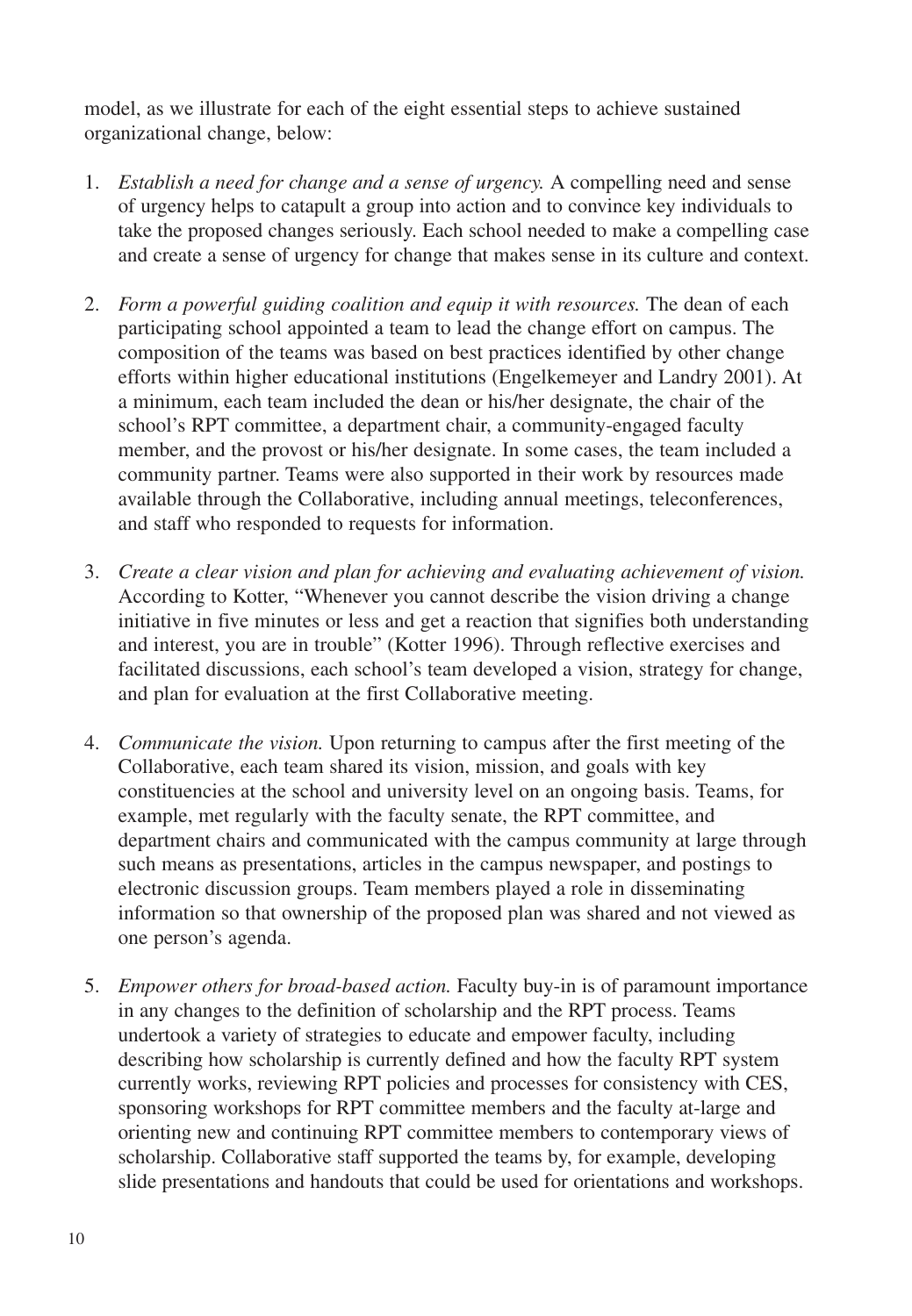- 6. *Plan for and create short-term wins.* Faculty are more likely to view the proposed changes favorably if they see evidence that the changes are having a positive impact. Collaborative staff supported the teams in a number of tangible ways; for example, by regularly prompting them to share their accomplishments and success stories through campus presentations.
- 7. *Consolidate gains and produce more change.* At this point, tangible and significant changes that build the school's capacity for CES should be evident; for example, making changes in actual policy, instituting annual orientation programs for new faculty and RPT committee members, and adopting templates for the documentation of CES in faculty portfolios.
- 8. *Anchor new changes in the culture.* A change is not considered anchored until it becomes "the way we do things around here." Collaborative teams strived to put the necessary infrastructure and resources in place to begin to change institutional culture.

Two workgroups comprised of team members from each school informed the work of the Collaborative and generated important products that are described in other papers in this issue. The Faculty Development Workgroup developed a set of competencies needed for successful practice of CES (Blanchard et al. 2009) and articulated the methods and approaches needed to equip faculty with the competencies. Both are laid out along a continuum of "novice" to "advanced" practitioners, acknowledging that "novice' is not synonymous with junior faculty, as a faculty member might begin to pursue CES at any point in his or her career. The Peer Review Workgroup developed a "package" of materials to inform faculty, RPT committee members, and others about the indicators of quality CES and how to recognize it in the documentation provided by RPT candidates (Jordan et al. 2009).

### **Evaluation**

The Collaborative evaluation assessed the process and impact of each team and the Collaborative as a whole, using Kotter's change model as one lens through which to view their work. The evaluation methods and findings which focused on the Collaborative's goal to build institutional capacity for CES are reported by Gelmon and others in this issue (Gelmon et al. 2009)

## **Impact**

Through change efforts at each school, activities across the schools, and strategic relationships with national health profession education associations, the Collaborative achieved these outcomes in three years:

- Collaborative member institutions built their capacity for CES through campus-wide conversations, new institutional structures, faculty development programs, trainings for RPT committee members, and changes in their RPT policies and practices.
- An online Community-Engaged Scholarship Toolkit is helping community-engaged faculty members plan their academic careers and "make their best case" for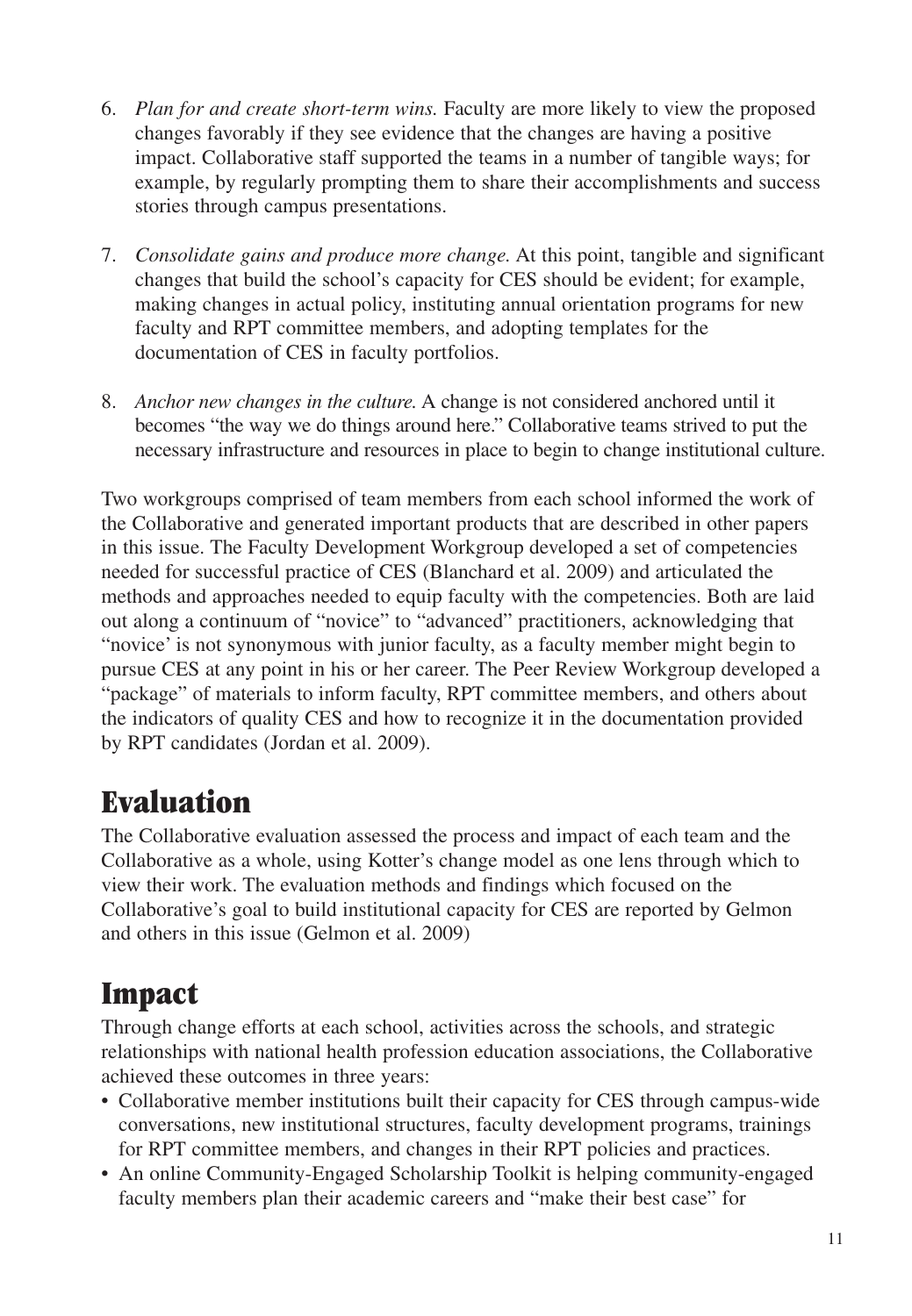promotion and/or tenure (Calleson, Kauper-Brown, and Seifer 2005). The toolkit receives on average of over one hundred "hits" a month, over forty faculty members have used the toolkit to help in preparing their portfolios, and twelve faculty members have donated excerpts of their successful portfolios as examples.

- Materials that provide guidance for community-engaged scholars and faculty RPT committees on documenting and reviewing the work of community-engaged scholars and have been pilot-tested and evaluated in over a dozen conference and campusbased workshops (including Community-Campus Partnerships for Health, National Outreach Scholarship, International Association of Research on Service-Learning and Community Engagement, American Association of Colleges of Pharmacy, Association of Schools of Allied Health Professions, Association of Schools of Public Health, and American Public Health Association) are being widely disseminated and used (Jordan 2007).
- A conceptual framework for developing community-engaged faculty and equipping them with competencies they need to be successful has been developed (as discussed in the paper in this issue by Blanchard and others).
- Tools for assessing institutional capacity for CES have not only been used by Collaborative members to track progress over time, but they have also been adapted for use by related efforts in the U.S., Australia, and South Africa (Gelmon et al. 2004a, 2004b; Mikkelsen et al. 2005a, 2005b).
- The Kotter model of organizational change has been shown capable of informing and describing the process of becoming an engaged institution (Belliard and Dyjack 2009; Leugers et al. 2009).
- Representatives of over sixty universities attended the Collaborative invitational symposium at their own expense to participate in a national dialogue on CES (Community-Engaged Scholarship for Health Collaborative 2007).

## **Continuing Challenges and Future Directions**

A number of significant, continuing challenges to CES are evident from the work of the Collaborative and others (such as Imagining America, American Sociological Association Task Force on Public Sociology, The Research University Civic Engagement Network, Higher Education Network for Community Engagement, Kellogg Health Scholars Program, and Houle Scholars Program) involved in similar efforts.

*The Challenge of Supporting Faculty.* There are few established professional development mechanisms or pathways for graduate students, post-doctoral trainees, and faculty members who seek community-engaged careers in the academy. Unlike well-developed and recognized mentoring and career development programs for basic science research faculty, for example, community-engaged faculty members are often left to piece together their own programs with little support. Building a faculty portfolio for promotion and tenure review can be daunting for those focusing on CES, particularly when review committees are not familiar with this form of scholarship (Calleson, Jordan, and Seifer 2005).

University-based faculty development efforts usually seek to build and enhance the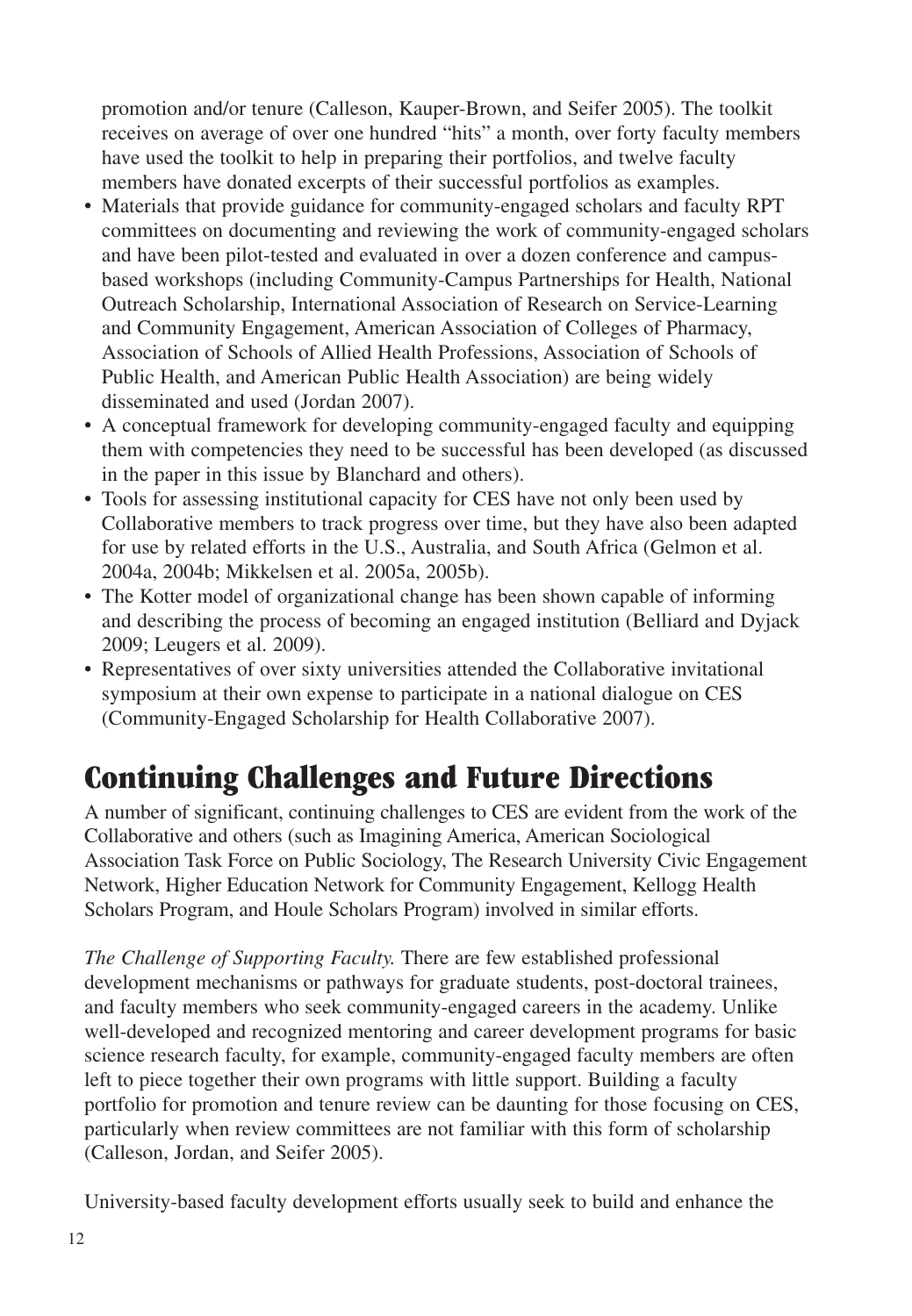scholarship of faculty members, typically offering support in instructional methods, curriculum development, research, grant writing, career enhancement, and personal development (Reid, Stritter, and Arndt 1997). Unfortunately, few faculty development programs explicitly support community-engaged faculty and even fewer incorporate characteristics of successful faculty development: sustained, longitudinal, multidisciplinary, experiential, and competency-based best practices (Goodwin et al. 2000; Sandmann et al. 2000; Battistoni et al. 2003). Although campus-based programs with some of these components are being presented at conferences and to a lesser extent in peer-reviewed journal articles, there has been no attempt to systematically develop and evaluate the impact of CES faculty development programs that incorporate best practice characteristics.

*The Challenge of Ensuring Appropriate Peer Review.* Peer reviewers in a given faculty member's discipline/profession who understand and can assess the rigor, quality, and impact of their CES are often not readily identifiable. External reviewers who are not familiar with or biased against CES may not fairly review a community-engaged faculty member's portfolio. CCPH receives on average one request a month for recommendations of external peer reviewers for a health professional faculty member being considered for promotion and/or tenure, a marker for the lack of an established pool of reviewers. The most significant attempt to address this challenge, the National Review Board for the Scholarship of Engagement, is not widely known or utilized in the health professions (http://www.scholarshipofengagement.org/).

*The Challenge of Innovative Products of Scholarship.* Peer-reviewed journal articles are essential for communicating the results of scholarship to academic audiences, but they are not sufficient and are often not the most important mechanism for disseminating the results of CES. They do little, for example, to reach community members, practitioners, policymakers, and other key audiences. CES requires diverse pathways and products for dissemination, including those that communities value most. These include applied products such as training materials and resource guides as well as community dissemination products such as newspaper articles and editorials, Web sites and public testimony (Calleson, Jordan, and Seifer 2005).

With the exception of journal articles, these other products of CES are usually not peer-reviewed, published, or disseminated widely. Peer review is the bedrock of the evaluative process and is used to ensure that the rigor and quality of scholarship meet the standards of the academic community. With no currently accepted method for peer reviewing these alternative scholarly products and no recognized peer-reviewed outlet for publishing and disseminating them, they are often perceived by RPT committees as being of less importance, quality, credibility, and value than peer-reviewed journal articles (O'Meara In press; O'Meara and Edgerton 2005).

Building on the work of the Collaborative, Faculty for the Engaged Campus aims to institutionalize and sustain CES as core values and practices in higher education by strategically addressing these persistent challenges (Community-Campus Partnerships for Health 2007). A national FIPSE-funded initiative of CCPH in partnership with two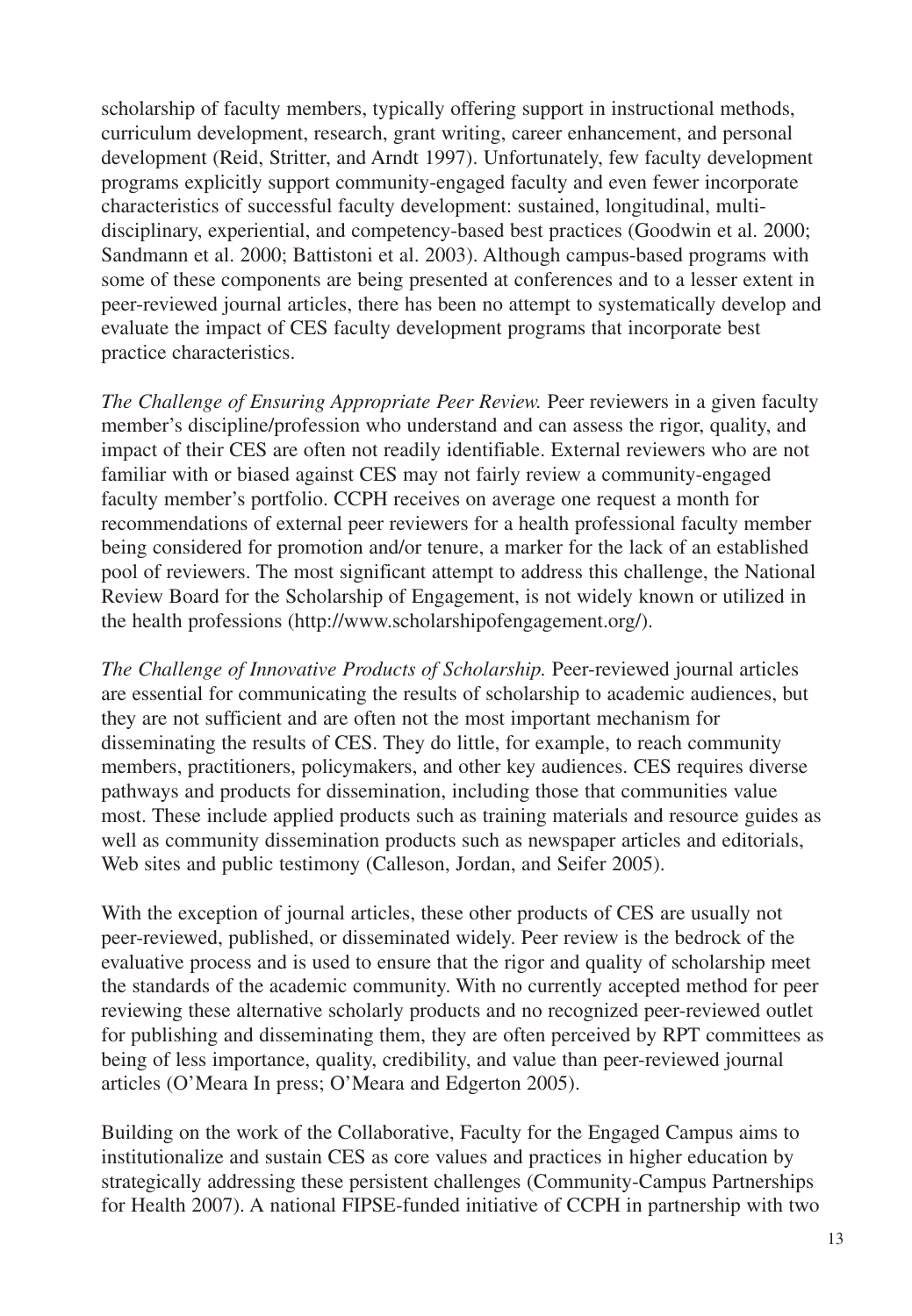members of the Collaborative—the University of Minnesota and the University of North Carolina at Chapel Hill—Faculty for the Engaged Campus aims to strengthen community-engaged career paths in the academy by developing innovative campuswide competency-based models of faculty development (Community-Campus Partnerships for Health 2008), facilitating peer review and dissemination of products of community-engaged scholarship (Jordan et al. In review), supporting communityengaged faculty through the promotion and tenure process, and broadening the definition of "peer" to include community partners, without whom CES would not be possible.

Viewed through the lens of the Kotter model that framed it, the Collaborative has succeeded in creating short-term wins, consolidating gains, and producing more change. To anchor CES in the culture of health professional schools, and higher education more broadly, will require those of us working to advance engaged institutions to strategically connect our efforts at local and national levels. We hope the papers in this theme issue offer hope, inspiration, practical strategies, and resources to help accelerate change.

### **Acknowledgments**

This work was made possible by the Community-Engaged Scholarship for Health Collaborative of Community-Campus Partnerships for Health, funded in part by the Fund for the Improvement in Postsecondary Education in the U.S. Department of Education. Additional information about the Collaborative can be found on the Community-Campus Partnerships for Health Web site at www.ccph.info.

The authors wish to thank Diane Calleson, Bette Dow, Jessica Grignon, Chris Hanssmann, Barbara Holland, Jen Kauper-Brown, Christine Rutherford-Stuart, and Annika Sgambelluri for their important contributions to the success of the Collaborative.

### **References**

Aday, L. A., and B. E. Quill. 2000. A framework for assessing practice-oriented scholarship in schools of public health. *Journal of Public Health Management and Practice* 6 (1): 38-46.

American Association of Colleges of Nursing. 1999. Defining scholarship for the discipline of nursing. *Journal of Professional Nursing* 15 (6): 372-376.

Atasoylu, A. A., S. M. Wright, B. W. Beasley, J. Cofrancesco, Jr., D. S. Macpherson, T. Partridge, P. A. Thomas, and E. B. Bass. 2003. Promotion criteria for clinicianeducation. *Journal of General Internal Medicine* 18 (9): 711-716.

Battistoni, R. M., S. B. Gelmon, J. Saltmarsh, J. Wergin, and E. Zlotkowski. 2003. *The engaged department.* Providence, RI: Campus Compact.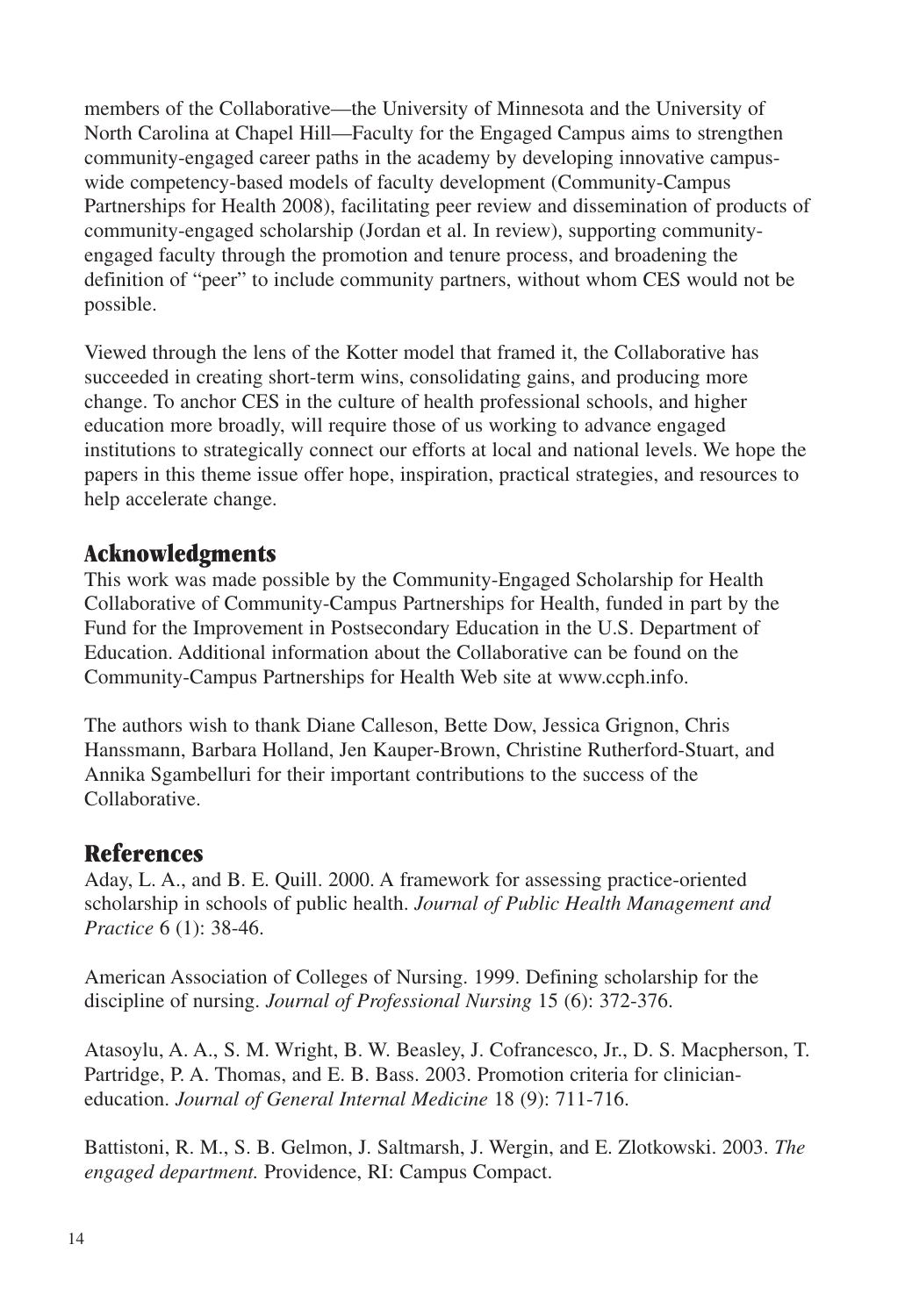Bazell, C., H. Davis, J. Glass, J. Rodak, Jr., and S. M. Bastacky. 2004. The undergraduate medical education for the 21st century (UME-21) project: The federal government perspective. *Family Medicine Suppl.* 36 (January): S 15-19.

Belliard, J. C., and D. T. Dyjack. 2009. Applying Kotter's model of change to sustainable community-engaged scholarship at a school of public health. *Metropolitan Universities* 20 (2).

Bencivenga, J. 2002. John Kotter on leadership, management and change. *School Administrator* 59 (2): 36-40.

Bialek, R. 2000. A decade of progress in academic/practice linkages. *Journal of Public Health Management and Practice* 6 (1): 25-31.

Blanchard, L. W., C. Hanssmann, R. P. Strauss, J. C. Belliard, K. Krichbaum, E. Waters, and S. Seifer. 2009. Models for faculty development: What does it take to be a community-engaged scholar? *Metropolitan Universities* 20 (2).

Bland, C. J., S. Starnaman, L. Wersal, L. Moorehead-Rosenberg, S. Zonia, and R. Henry. 2000. *Curricular change in medical schools: How to succeed. Academic Medicine* 75 (6): 575-594.

Boyer, E. 1990. *Scholarship reconsidered.* Menlo Park, CA: Carnegie Foundation for the Advancement of Teaching.

Boyer, E. 1996. The scholarship of engagement. *Journal of Public Service Outreach* 1:11-20.

Calleson, D. C., S. D. Seifer, and C. Maurana. 2002. Forces affecting the community involvement of AHCs: Perspectives of institutional and faculty leaders. *Academic Medicine* 77:72-81.

Calleson, D. C., C. Jordan, and S. D. Seifer. 2005. Community-engaged scholarship: Is faculty work in communities a true academic enterprise? *Academic Medicine* 80 (4): 317-321.

Calleson, D., J. Kauper-Brown, and S. D. Seifer. 2005. *Community-engaged scholarship toolkit.* Seattle: Community-Campus Partnerships for Health, http://www.communityengagedscholarship.info (accessed June 10, 2007).

Commission on Community-Engaged Scholarship in the Health Professions. 2005. *Linking scholarship and communities: Report of the commission on communityengaged scholarship in the health professions.* Seattle, WA: Community-Campus Partnerships for Health.

Community-Campus Partnerships for Health. 1999. *Self-assessment tool for service-*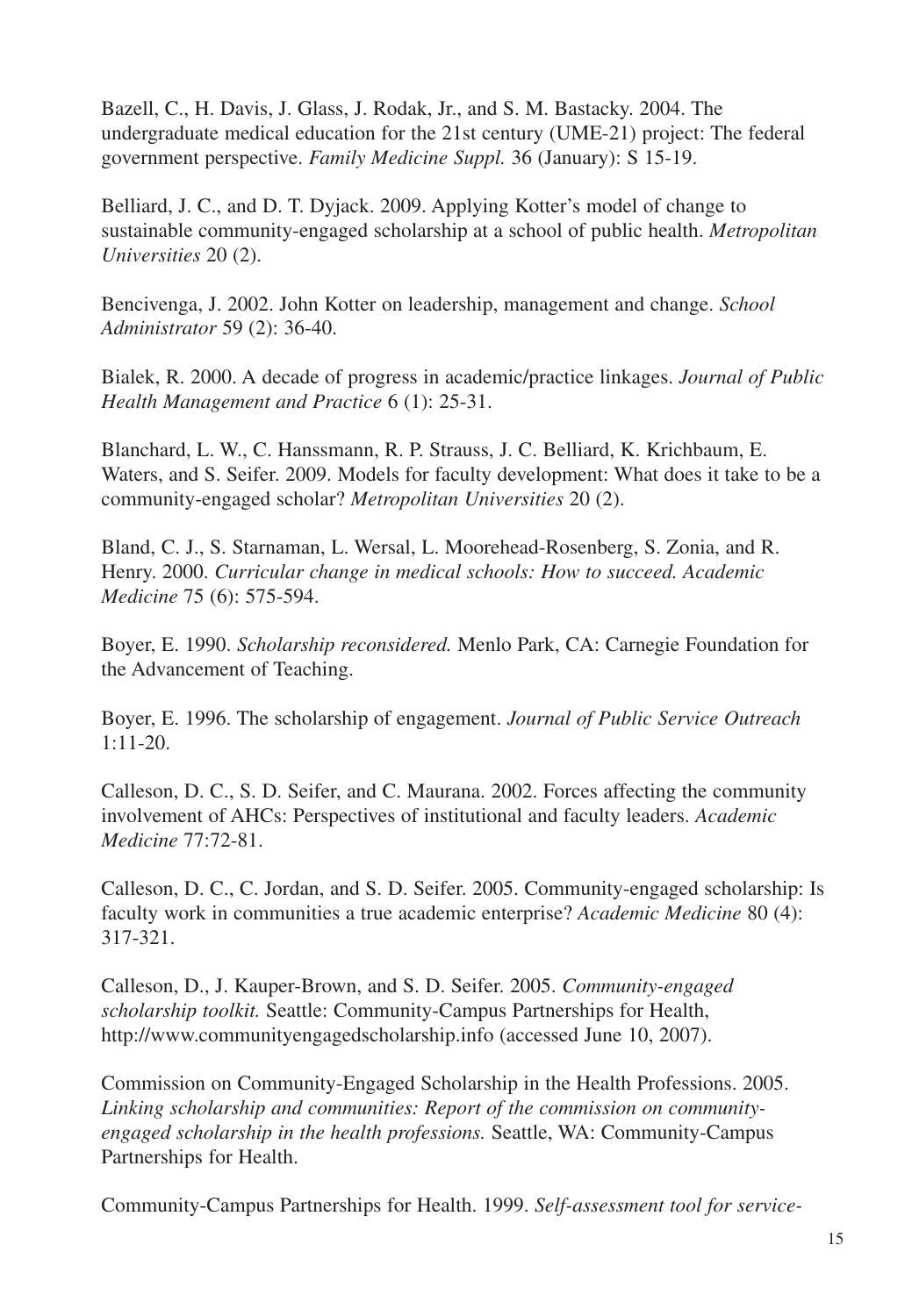*learning sustainability.* Seattle, WA: University of Washington.

Community-Campus Partnerships for Health. 2007. *Faculty for the engaged campus.* www.ccph.info (accessed on April 12, 2009).

Community-Campus Partnerships for Health. 2008. *Twenty campuses selected to build cadre of community-engaged faculty teams convene in May to design innovative models of faculty development.* Press release, April 29, 2008.

Community-Engaged Scholarship for Health Collaborative. 2007. Have we reached a tipping point? Presented at the Invitational Symposium on Community-Engaged Scholarship in Higher Education, 3rd Annual Meeting, February 23, Washington, DC. www.ccph.info (accessed April 12, 2009).

Diamond, R. M., and B. E. Adam. 1993. *Recognizing faculty work: Reward systems for the year 2000.* San Francisco, CA: Jossey-Bass.

Diamond, R. M., and B. E. Adam, eds. 1995. *The disciplines speak: Rewarding the scholarly, professional, and creative work of faculty.* Washington, DC: American Association for Higher Education.

Driscoll, A., and E. A. Lynton. 1999. *Making outreach visible: A guide to documenting professional service and outreach.* Washington, DC: American Association of Higher Education.

Eckel, P. D. 2002. Assessing change and transformation in higher education: An essential task for leaders. *Metropolitan Universities* 13 (2): 80-93.

Engelkemeyer, S. W. 2003. *Developing a theory of change.* Washington, DC: American Association of Higher Education.

Engelkemeyer, S. W., and E. Landry. 2001. Negotiating change on campus: Lessons from five years of AAHE's summer academy. *AAHE Bulletin* 53 (6): 7-10.

Furco, A., and S. H. Billig, eds. 2002. Service-learning: The essence of the pedagogy. *Advances in Service-Learning Research*, 285.

Gelmon, S., and S. Agre-Kippenhan. 2002. Promotion, tenure, and the engaged scholar: Keeping the scholarship of engagement in the review process. *AHHE Bulletin* (January): 7-11.

Gelmon, S. B., B. A. Holland, and A. F. Shinnamon. 1998. *Health professions schools in service to the nation: 1996-1998 Final evaluation report.* San Francisco: UCSF Center for the Health Professions.

Gelmon, S. B., B. A. Holland, A. F. Shinnamon, and B. A. Morris. 1998. Community-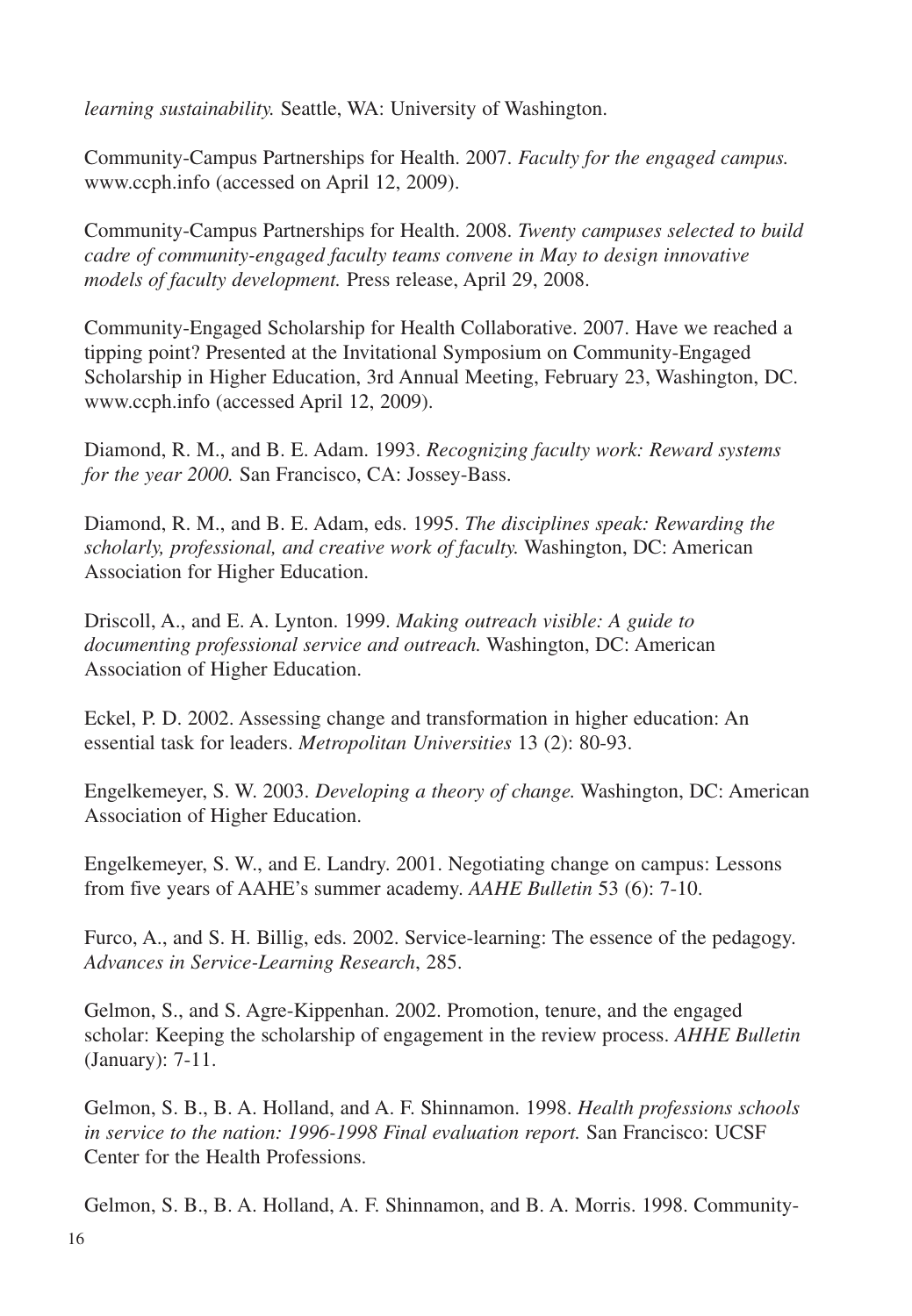based education and service: The HPSISN experience. *Journal of Interprofessional Care* 12 (3): 257-272.

Gelmon, S. B., M. Lederer, S. D. Seifer, and K. Wong. 2009. Evaluating the accomplishments of the community-engaged scholarship for health collaborative. *Metropolitan Universities* 20 (2).

Gelmon. S., S. D. Seifer, J. Kauper-Brown, and M. Mikkelsen. 2004a. *Communityengaged scholarship for health collaborative: Action planning document.* Seattle, WA: Community-Campus Partnerships for Health.

------. 2004b. *Community-engaged scholarship for health collaborative: Institutional self-assessment.* Seattle, WA: Community-Campus Partnerships for Health.

Glassick, C., M. Huber, and G. Maeroff. 1997. *Scholarship assessed: Evaluation of the professoriate.* San Francisco: Jossey-Bass.

Goodwin, L. D., E. A. Stevens, W. L. Goodwin, and E. A. Hagood. 2000. The meaning of faculty mentoring. *Journal of Staff, Program, & Organization Development* 17 (1): 17-30. Stillwater, OK: New Forums Press.

Hafler, J. P., and F. H. Lovejoy, Jr. 2000. Scholarly activities recorded in the portfolios of teacher-clinician faculty. *Academic Medicine* 75 (6): 649-652.

Harris, D. L., D. A. DaRosa, P. L. Liu, and R. B. Hash. 2003. Facilitating academic institutional change: Redefining scholarship. *Family Medicine* 35 (3): 187-194.

Harris, D. L., R. C. Henry, C. J. Bland, S. M. Starnaman, and K. L. Voytek. 2003. Lessons learned from implementing multidisciplinary health professions educational models in community settings. *Journal of Interprofessional Care* 17 (1): 7-20.

Holland, B. A. 2000. Institutional impacts and organizational issues related to servicelearning. *Michigan Journal of Community Service Learning*, Suppl. Issue on Strategic Directions for Service-Learning Research.

Huber, M. T. 1999. Evaluating outreach: Scholarship assessed's approach. The Carnegie Foundation for the Advancement of Teaching. Presentation at Outreach Scholarship Conference, October.

Institute of Medicine. 1995. *Dental education at the crossroads: Challenges and change.* Washington, DC: Institute of Medicine.

Institute of Medicine. 2002a. *The future of the public's health in the 21st century.* Washington, DC: Institute of Medicine.

------. 2002b. *Who will keep the public healthy?: Educating public health professionals*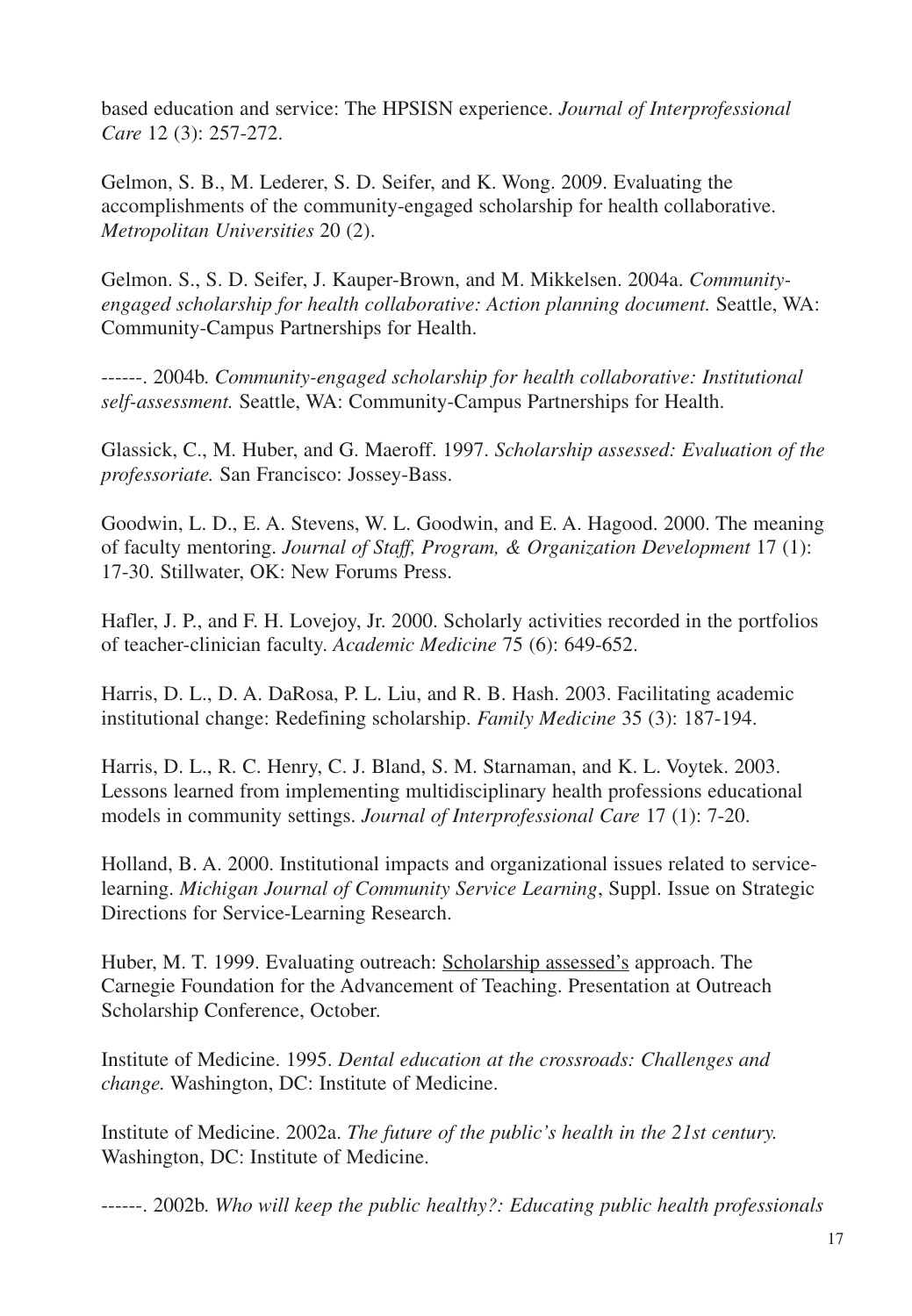*for the 21st century.* Washington, DC: Institute of Medicine.

Jordan, C., ed. 2007. *Community-engaged scholarship review, promotion, and tenure package.* Peer Review Workgroup, Community-Engaged Scholarship for Health Collaborative, Community-Campus Partnerships for Health, www.communityengagedscholarship.info (accessed April 12, 2009).

Jordan, C., S. D. Seifer, L. Sandmann, S. Gelmon, and E. Bass. In review. CES4Health: Development of a peer-review mechanism for disseminating innovative products of community-engaged scholarship. *International Journal of Prevention Practice and Research.*

Jordan, C. M., K. A. Wong, P. W. Jungnickel, Y. A. Joosten, R. C. Leugers, and S. L. Shields. 2009. The community-engaged scholarship review, promotion, and tenure package: A guide for faculty and committee members. *Metropolitan Universities* 20 (2).

Kellogg Commission on the Future of State and Land-Grant Universities. 1999. *Returning to our roots: The engaged institution.* Third report. Washington, DC: National Association of State and Land-Grant Colleges and Universities.

Kotter, J. P. 1996. *Leading change.* Boston: Harvard Business School Press.

Kotter, J. P. 1998. Leading change: Why transformation efforts fail. *In Harvard Business Review*, On Change series. Boston: Harvard Business School Press.

Leugers, R. T. T. Whalen, S. Couch, E. King, and J. Prendeville. 2009. Re-framing reappointment, promotion, and tenure documents to facilitate the transformation of service-learning pedagogy to community-engaged scholarship. *Metropolitan Universities* 20 (2).

Liaison Committee on Medical Education. 2006. *New standard on service-learning.* http://www.lcme.org/standard.htm#servicelearning (accessed June 10, 2007).

Lynton, E. 1995. *Making the case for professional service.* Washington, DC: American Association of Higher Education.

Maurana, C., M. Wolff, B. J. Beck, and D. E. Simpson. 2000. *Working with our communities: Moving from service to scholarship in the health professions.* San Francisco, CA: Community-Campus Partnerships for Health.

Mikkelsen, M., S. B. Gelmon, S. D. Seifer, and J. Kauper-Brown. 2005a. *Communityengaged scholarship for health collaborative: Review, tenure and promotion analysis protocol.* Seattle, WA: Community-Campus Partnerships for Health.

------. 2005b. *Community-engaged scholarship for health collaborative: Web site analysis protocol.* Seattle, WA: Community-Campus Partnerships for Health.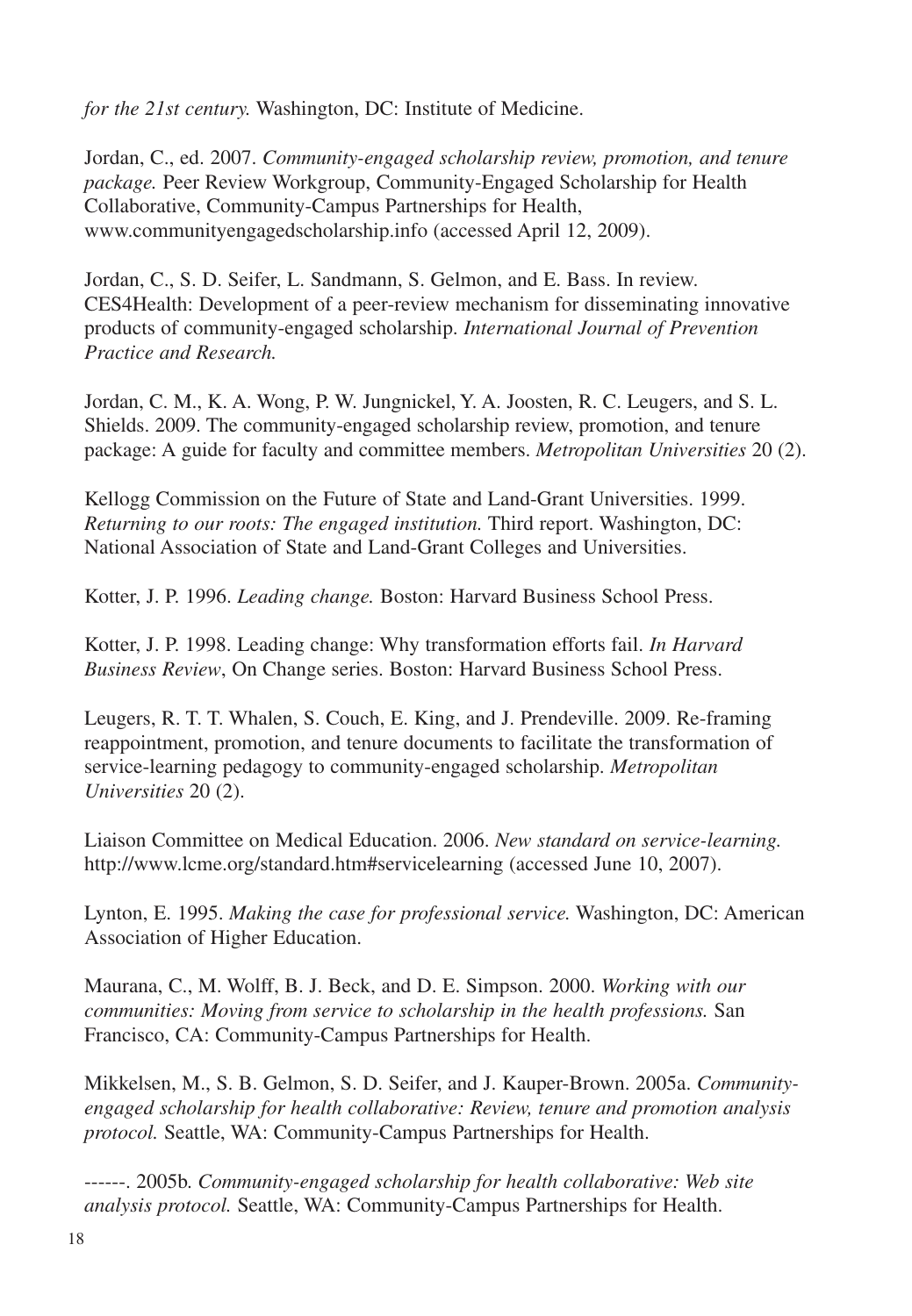Nieman, L. Z., G. D. Donoghue, L. L. Ross, and P. S. Morahan. 1997. Implementing a comprehensive approach to managing faculty roles rewards, and development in an era of change. *Academic Medicine* 72 (6): 496-504.

Nyden, P. 2003. Academic incentives for faculty participation in community-based participatory research. *Journal of General Internal Medicine* 18 (7): 576-585.

O'Meara, K. A., and R. Edgerton, eds. 2005. *Faculty priorities reconsidered: Rewarding multiple forms of scholarship.* San Francisco, CA: Jossey-Bass.

O'Meara, K. A. In press. AAHE's national survey of chief academic officers on encouraging multiple forms of scholarship: A report. *AAHE Bulletin.* Washington, DC: American Association for Higher Education.

Pew Health Professions Commission. 1998. *Recreating health professional practice for a new century.* San Francisco, CA: UCSF Center for the Health Professions.

Popovich, N. G., and S. R. Abel. 2002. The need for a broadened definition of faculty scholarship and creativity. *American Journal of Pharmaceutical Education* 66:59-65.

Ramaley, J. A. 2000. Change as a scholarly act: Higher education research transfer to practice. In *Moving beyond the gap between research and practice in higher education*, eds. A. Kezar and P. Eckel. New Directions for Higher Education series, (Summer): 75-88. San Francisco: Jossey-Bass.

Ramaley, J. A. 2002. Moving mountains: Institutional culture and transformational change. In *Field guide to academic leadership*, ed. R. M. Diamond, 59-74. San Francisco: Jossey-Bass.

Reid, A., F. T. Stritter, and J. E. Arndt. 1997. Assessment of faculty development program outcomes. *Family Medicine* 29 (4): 242-247.

Rice, R. E. 2003. *Rethinking scholarship and new practice: A central AAHE priority.* American Association for Higher Education Special Report 4. http://www.aahe.org/specialreports/part4.htm (accessed September 5, 2003).

Richards, R. W. 1996. *Building partnerships: Educating health professionals for the communities they serve.* San Francisco: Jossey-Bass.

Sandmann, L. R., P. G. Foster-Fishman, G. Pennie, J. Lloyd, W. Rahue, and C. Rosaen. 2000. Managing critical tensions: How to strengthen the scholarship component of outreach. *Change* (January-February): 45-52.

Schweitzer, L. 2000. Adoption and failure of the "Boyer model" at the University of Louisville. *Academic Medicine* 75 (9): 925-929.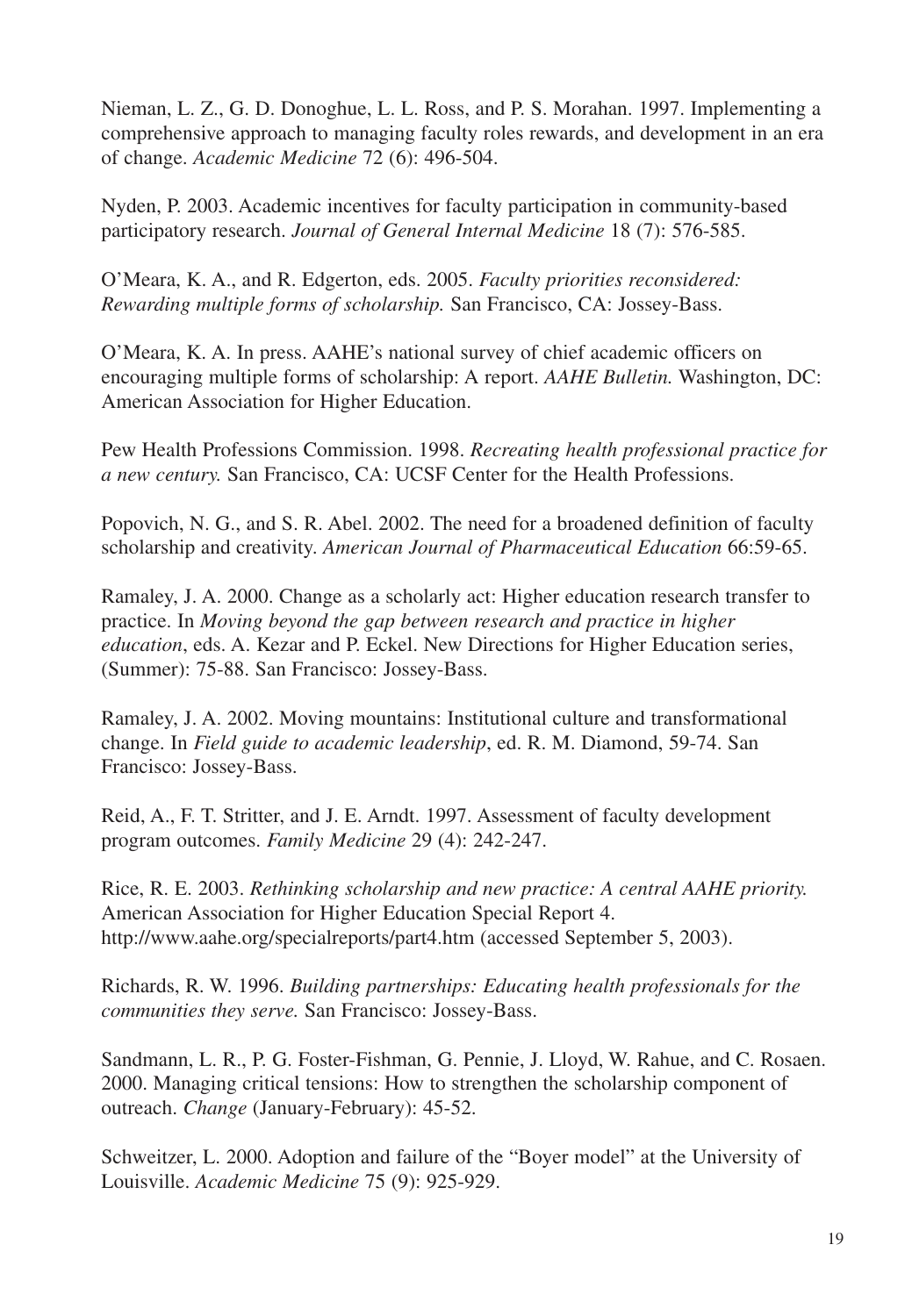Seifer, S. 2003. Documenting and assessing community-based scholarship (Appendix chapter). In *Community-based participatory research for health*, eds. M. Minker and N. Wallerstein. San Francisco: Jossey-Bass.

Shapiro, E. D., and D. L. Coleman. 2000. The scholarship of application. *Academic Medicine* 75 (9): 895-898.

Simpson, D. E., K. W. Marcdante, E. H. Duthie, Jr., K. J. Sheehan, R. L. Holloway, and J. B. Towne. 2000. Valuing educational scholarship at the Medical College of Wisconsin. *Academic Medicine* 75 (9): 930-934.

Smith, R. E., R. A. Kerr, C. Milap, C. Nahata, V. F. Roche, B. G. Wells, and L. L. Maine. 2005. Engaging communities: Academic pharmacy addressing unmet public health needs: Report of the 2004-2005 Argus Commission. *American Journal of Pharmaceutical Education*, Article S22, 69 (5): 1-10.

Smith, V. B. 2002. FIPSE's early years: Seeking innovation and change in higher education. *Change* 34 (5): 10-16.

Thomas, N. L. 1999. An examination of multi-institutional networks. Working Paper 23.

Van Ort, S., J. Townsend. 2000. Community-based nursing education and nursing accreditation by the Commission on Collegiate Nursing Education. *Journal of Professional Nursing* 16 (6): 330-335.

Veloski, J. J., B. Barzansky. 2004. Evaluation of the UME-21 initiative at eighteen medical schools between 1999 and 2001. *Family Medicine* Suppl. 36 (January): S 138-145.

Zyzanski, S. J., R. L. Williams, S. A. Flocke, L. S. Acheson, and R. B. Kelly. 1996. Academic achievement of successful candidates for tenure and promotion to associate professor. *Family Medicine* 28 (5): 358-363.

Weiser, C. J., and L. Houglum. 1998. Scholarship unbound for the 21st century. *Journal of Extension* 36 (4): 1-5.

### **Author Information**

Sarena D. Seifer, M.D., is a Senior Consultant at Community-Campus Partnerships for Health and a Research Associate Professor of Public Health at the University of Washington. Her work focuses on the principles and best practices of partnerships between communities and higher education institutions.

Kristine Wong, MPH, was Program Director at Community-Campus Partnerships for Health for the Community-Engaged Scholarship for Health Collaborative. Her work has spanned the areas of community-based participatory research, community